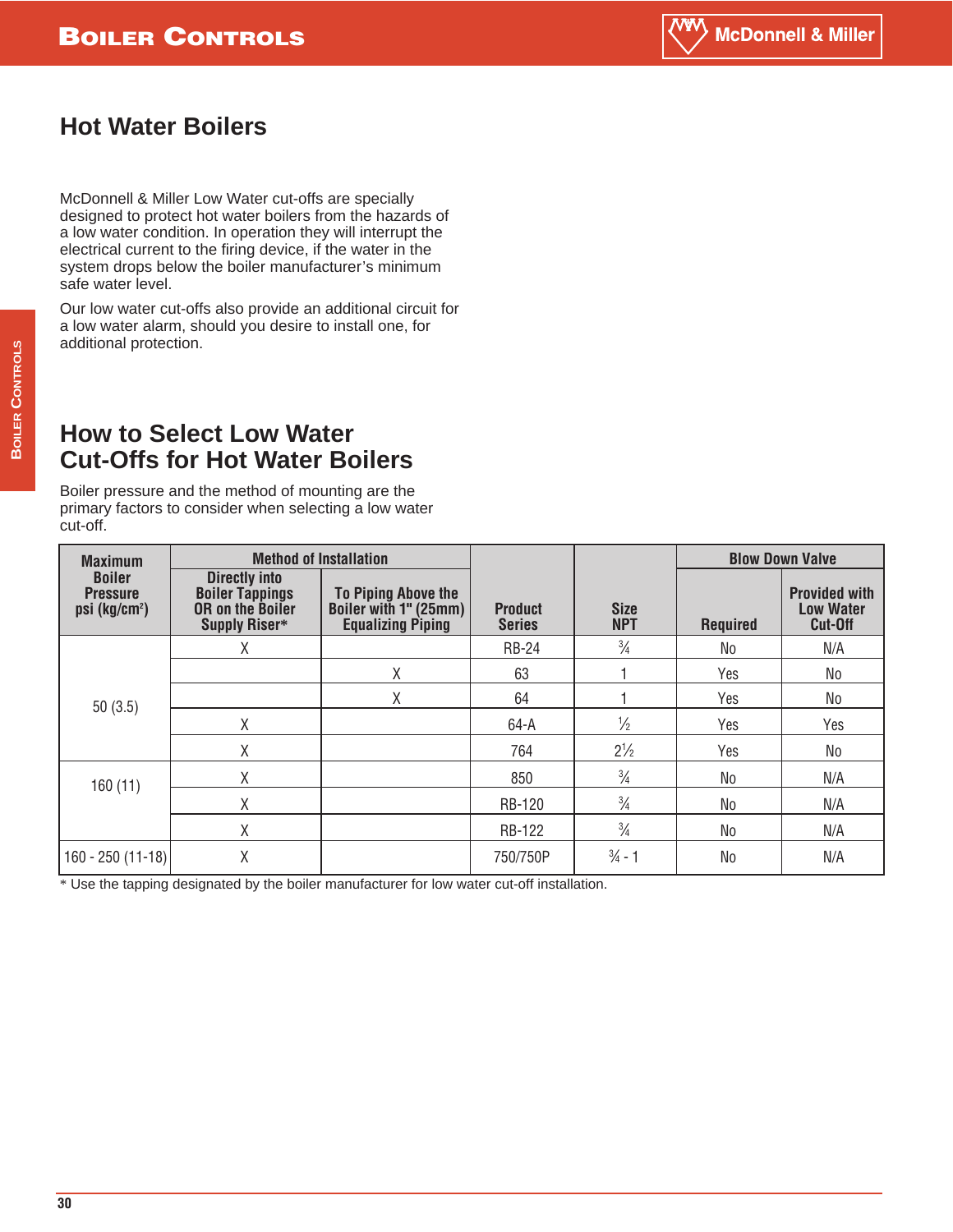## **Steam Boilers**

McDonnell & Miller Low Water Cut-offs are specially designed to protect steam boilers from the hazards of a low water condition. In operation they will interrupt the electrical current to the firing device, if the water in the system drops below the boiler manufacturers' minimum safe water level.

Our low water cut-offs also provide an additional circuit for a water feeder or a low water alarm, should you desire to install one, for additional protection.

We recommend that secondary (redundant) Low Water Cut-Off controls be installed on all steam boilers with heat input greater than 400,000 BTU/hour or operating above 15 psi of steam pressure. At least two controls should be connected in series with the burner control circuit to provide safety redundancy protection should the boiler experience a low water condition. Moreover, at each annual outage, the low water cut-offs should be dismantled, inspected, cleaned, and checked for proper calibration and performance.

## **How to Select Low Water Cut-Offs for Steam Boilers**

Boiler pressure and the method of installation are the primary factors to consider when selecting a low water cut-off.

| <b>Maximum</b>                                                | <b>Method of Installation</b>                   |                                                                            |                                 | <b>Blow Down Valve</b>    |                 |                                                     |
|---------------------------------------------------------------|-------------------------------------------------|----------------------------------------------------------------------------|---------------------------------|---------------------------|-----------------|-----------------------------------------------------|
| <b>Boiler</b><br><b>Pressure</b><br>psi (kg/cm <sup>2</sup> ) | <b>Directly into</b><br><b>Boiler Tappings*</b> | <b>Connect to the</b><br><b>Boiler with 1"</b><br><b>Equalizing Piping</b> | <b>Product</b><br><b>Series</b> | <b>Size</b><br><b>NPT</b> | <b>Required</b> | <b>Provided with</b><br><b>Low Water</b><br>Cut-Off |
|                                                               | Χ                                               |                                                                            | PS-800                          | $\frac{3}{4}$             | No              | N/A                                                 |
| 15(1)                                                         | Χ                                               |                                                                            | 750/P                           | $\frac{3}{4}$             | No              | N/A                                                 |
|                                                               |                                                 | Χ                                                                          | 61                              | 1                         | Yes             | No                                                  |
|                                                               | Χ                                               |                                                                            | 67                              | $\frac{1}{2}$             | Yes             | Yes                                                 |
| 20(1.4)                                                       | Χ                                               |                                                                            | 767                             | $2\frac{1}{2}$            | Yes             | Yes                                                 |
|                                                               | $\mathsf X$                                     |                                                                            | 69                              | $2\frac{1}{2}$            | No              | N/A                                                 |
|                                                               | Χ                                               |                                                                            | 70                              | $2\frac{1}{2}$            | Yes             | N <sub>0</sub>                                      |
|                                                               | Χ                                               |                                                                            | $70 - B$                        | $2\frac{1}{2}$            | Yes             | Yes                                                 |
|                                                               |                                                 | Χ                                                                          | 63                              |                           | Yes             | No                                                  |
| 50(3.5)                                                       |                                                 | $\mathsf X$                                                                | 64                              | 4                         | Yes             | N <sub>0</sub>                                      |
|                                                               | Χ                                               |                                                                            | $64-A$                          | $\frac{1}{2}$             | Yes             | Yes                                                 |
|                                                               | Χ                                               |                                                                            | 764                             | $2\frac{1}{2}$            | Yes             | N <sub>o</sub>                                      |
|                                                               |                                                 | Χ                                                                          | 93/193                          | 1                         | Yes             | N <sub>0</sub>                                      |
| 150 (10.5)                                                    |                                                 | Χ                                                                          | 150/150S/150E                   | 1                         | Yes             | N <sub>0</sub>                                      |
|                                                               |                                                 | Χ                                                                          | 157/157S/157E                   |                           | Yes             | No                                                  |
| $1\frac{1}{4}$<br>250 (18)                                    |                                                 |                                                                            | 94/194                          | $1\frac{1}{4}$            | Yes             | N <sub>0</sub>                                      |
|                                                               |                                                 | X                                                                          | 750B-C3/C4                      |                           | Yes             | N <sub>0</sub>                                      |

\* Use the tapping designated by the boiler manufacturer for low water cut-off installation.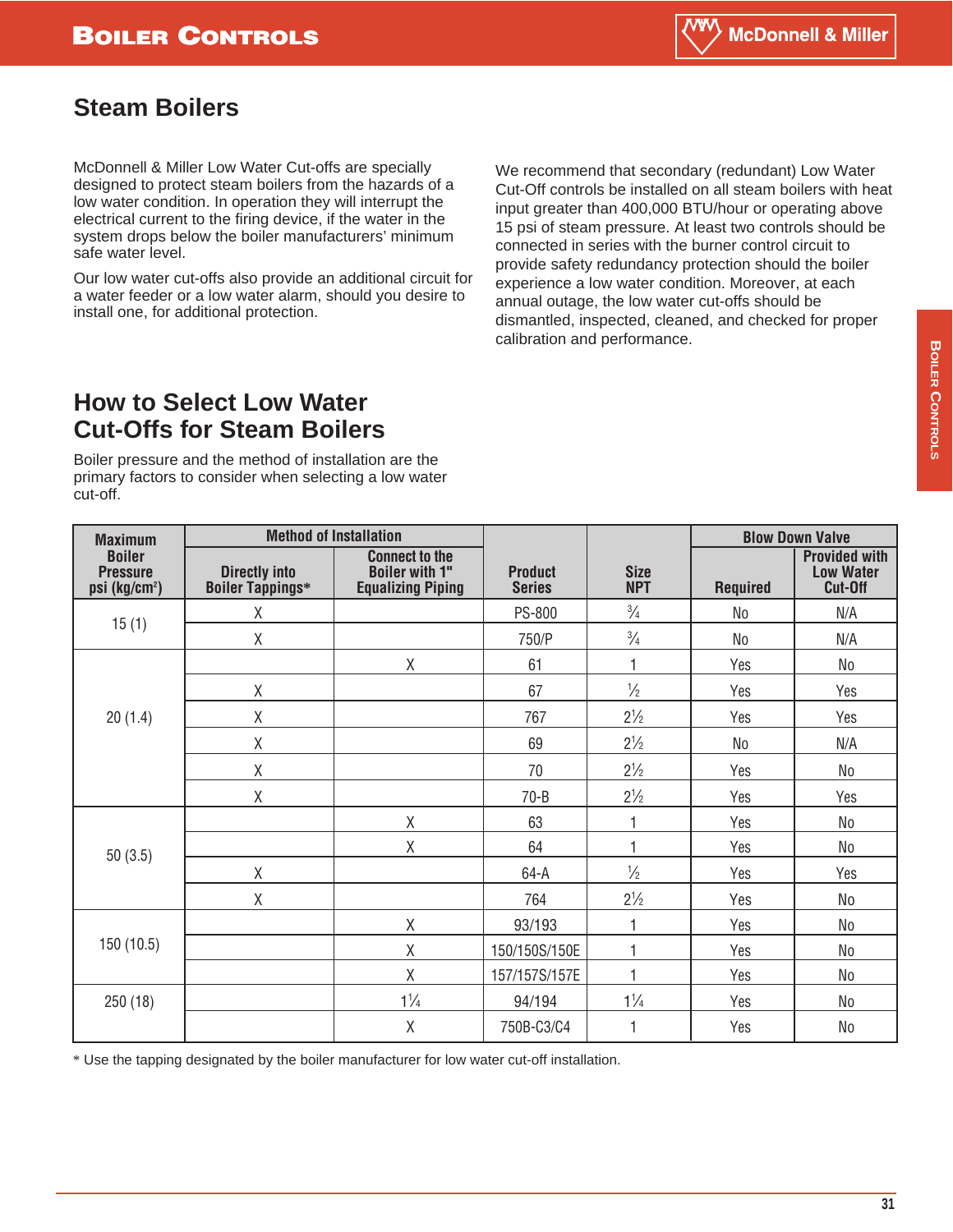# **BOILER CONTROLS**

# **How to Select Controls**

### **STEAM BOILERS**

**Steam Heating Boilers** are classified as boilers in closed heating systems where all condensate is returned to the boiler. Best recommendation for all automatically fired boilers is a feeder cut-off combination. It adds water as needed to maintain a safe operating level, and stands by to interrupt circuit to burner if water level drops into emergency zone.

**Steam Process Boilers** are classified as boilers in systems where not all the condensate is returned, and some make-up water is needed. A separate feeder and separate cut-off are recommended, so operating levels can be set for the wider differential required in such service.

Selection of the correct feeder cut-off combination, or feeder depends upon:

1. Maximum boiler pressure.

2. Differential between water supply pressure and the pressure setting of the steam safety valve.

#### 3. Boiler size

#### **HOT WATER BOILERS**

Best recommendation for all automatically fired boilers is a feeder cut-off combination. It adds water if needed to match the discharge capacity of the relief valve, and stands by to interrupt circuit to burner if water level drops into emergency zone.

Selection of the correct feeder cut-off combination, or feeder depends upon:

1. Maximum boiler pressure.

2. Differential between water supply pressure and the pressure setting of the safety relief valve.

3. Boiler size

| <b>Boiler Rating</b> |           |            |              |  |  |  |  |
|----------------------|-----------|------------|--------------|--|--|--|--|
| <b>BTU</b>           | <b>HP</b> | <b>EDR</b> | Cond. Lb./Hr |  |  |  |  |
| 33,475               | 1         | 140        | 34.5         |  |  |  |  |
| 66,950               | 2         | 280        | 69           |  |  |  |  |
| 167,375              | 5         | 700        | 173          |  |  |  |  |
| 251,063              | 7.5       | 1,050      | 259          |  |  |  |  |
| 334,750              | 10        | 1,400      | 345          |  |  |  |  |
| 418,438              | 12.5      | 1,750      | 431          |  |  |  |  |
| 502,125              | 15        | 2,100      | 518          |  |  |  |  |
| 585,813              | 17.5      | 2,450      | 604          |  |  |  |  |
| 669,500              | 20        | 2,800      | 690          |  |  |  |  |
| 836,875              | 25        | 3,500      | 863          |  |  |  |  |
| 1,004,250            | 30        | 4,200      | 1,035        |  |  |  |  |
| 1,171,625            | 35        | 4,900      | 1,208        |  |  |  |  |
| 1,339,000            | 40        | 5,600      | 1,380        |  |  |  |  |
| 1,506,375            | 45        | 6,300      | 1,553        |  |  |  |  |
| 1,673,750            | 50        | 7,000      | 1,725        |  |  |  |  |

## **Conversion Factors**

| Boiler Horsepower (BHP) = |     | EDR<br>139            |  |
|---------------------------|-----|-----------------------|--|
| <b>Gallons of Water</b>   |     | Lbs. of Water<br>8.33 |  |
| <b>BTUH</b>               | $=$ | EDR x 240             |  |
| EDR                       |     | <b>BTUH</b><br>240    |  |
| BTUH                      | $=$ | BHP x 33,479          |  |

### **Boiler Steaming Rate (Gallons Per Minute)**

| GPM | $=$ | EDR<br>2000                |
|-----|-----|----------------------------|
|     |     | $GPM = (BHP) \times 0.069$ |
|     |     |                            |

BTU  $GPM = \frac{618}{480,000}$ 

EDR x 0.000496 **GPM** 

Pounds of Pounds of  $=$   $\frac{EDR}{4}$ 4

# **Water Feeders and Combination Water Feeders/Low Water Cut-Offs**

McDonnell & Miller Boiler Water Feeders and Feeder Cut-Off Combinations are used to provide automatic operation, and to safeguard steam and hot water boilers against the hazards of a low water condition.

A feeder cut-off combination mechanically adds water as needed to maintain the required minimum water level, and electrically stops the firing device in case of an emergency.